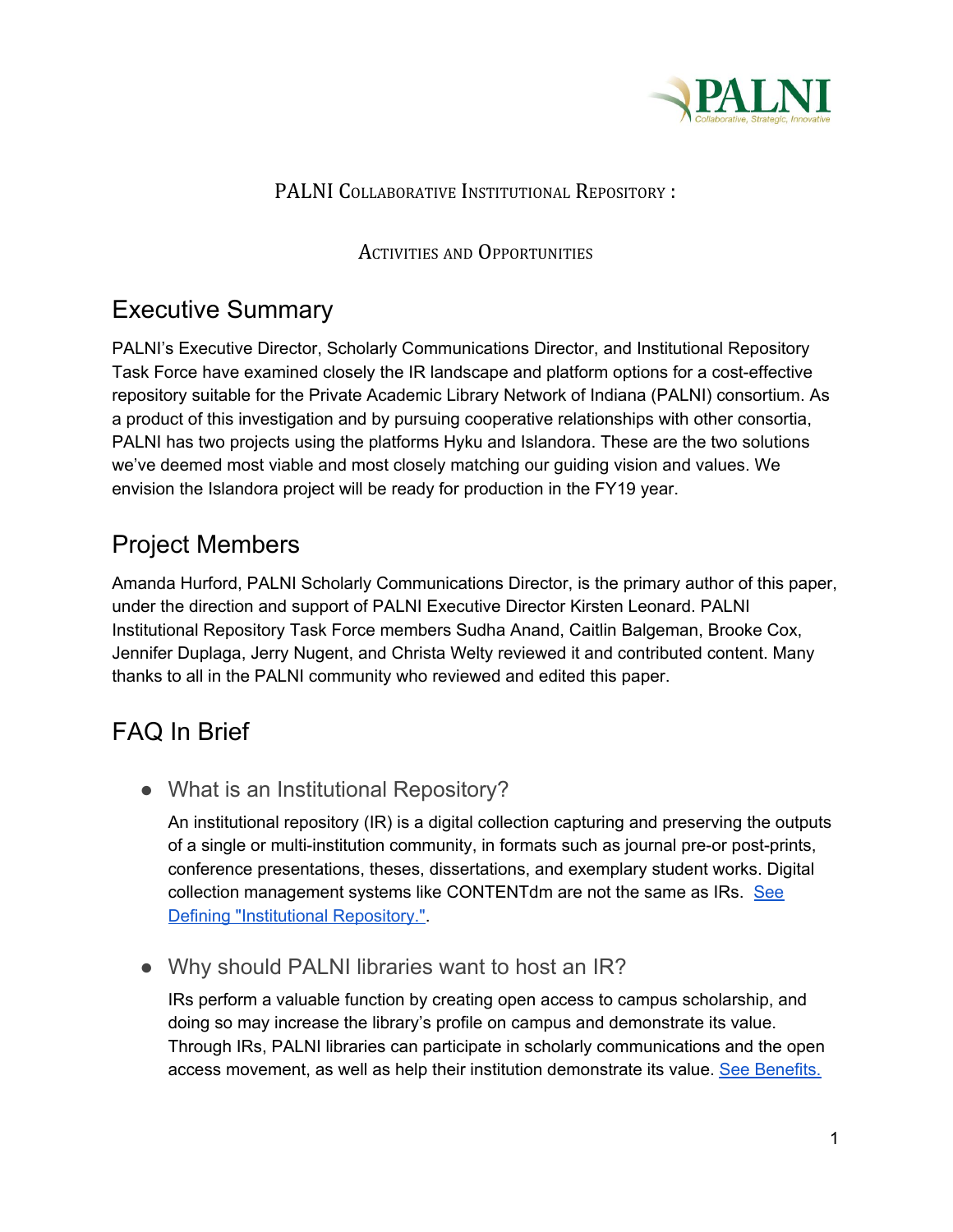

● What have we done in the search for a consortial IR?

We've surveyed PALNI libraries about needs for an consortial IR. Today, only four of PALNI's supported institutions have official IR systems, all using individually operated instances of Digital Commons by bepress. In 2013, 65% of surveyed PALNI schools were interested in participating in a collaborative IR system. We have investigated CONTENTdm, Digital Commons, DSpace, eScholarship, Hyku (formerly Hydra-in-a-Box), Islandora, and an early-phase OCLC prototype as a potential consortial IR solution. See [PALNI's](#page-4-0) IR History.

• What are the key aspects of the IR landscape today?

The acquisition of bepress by Elsevier in July of 2017 has prompted a number of libraries to reconsider whether Digital Commons is a good IR solution. Also in 2017, David Lewis published his popular *2.5% Commitment*, urging libraries to dedicate 2.5% of their budgets to fund open access efforts, including the development of institutional repositories. Open source repository systems are becoming increasingly more attractive than commercial turnkey solutions. Platforms such as academic social networks and disciplinary repositories offer alternatives for faculty to share scholarship, highlighting the urgency for libraries to operate an IR. See IR [Landscape](#page-5-0) Today.

• What is PALNI looking for in an IR?

We want a solution with a sustainable and controllable cost structure that functions as a true IR, promotes open access, and allows for collaborative management. The system should be multi-tenant, open source, future-facing, interoperable, user-centered, user-friendly, flexible, scalable, improvable, customizable, and community-driven. [See](#page-6-0) PALNI IR Vision and [Values.](#page-6-0)

• Are there any examples of viable shared IRs?

We found several examples of viable shared IRs to look to. They use Digital Commons, DSpace, eScholarship, and Islandora. See Evaluating the Shared IR [Landscape.](#page-7-0)

• What solutions are we pursuing?

PALNI is leveraging partnerships with peer consortia Pennsylvania Academic Library Consortium, Inc. (PALCI) and Washington Research Library Consortium (WRLC) to pursue opportunities to build shared institutional repositories using Hyku and Islandora. See [Partnerships](#page-8-0) and Solutions.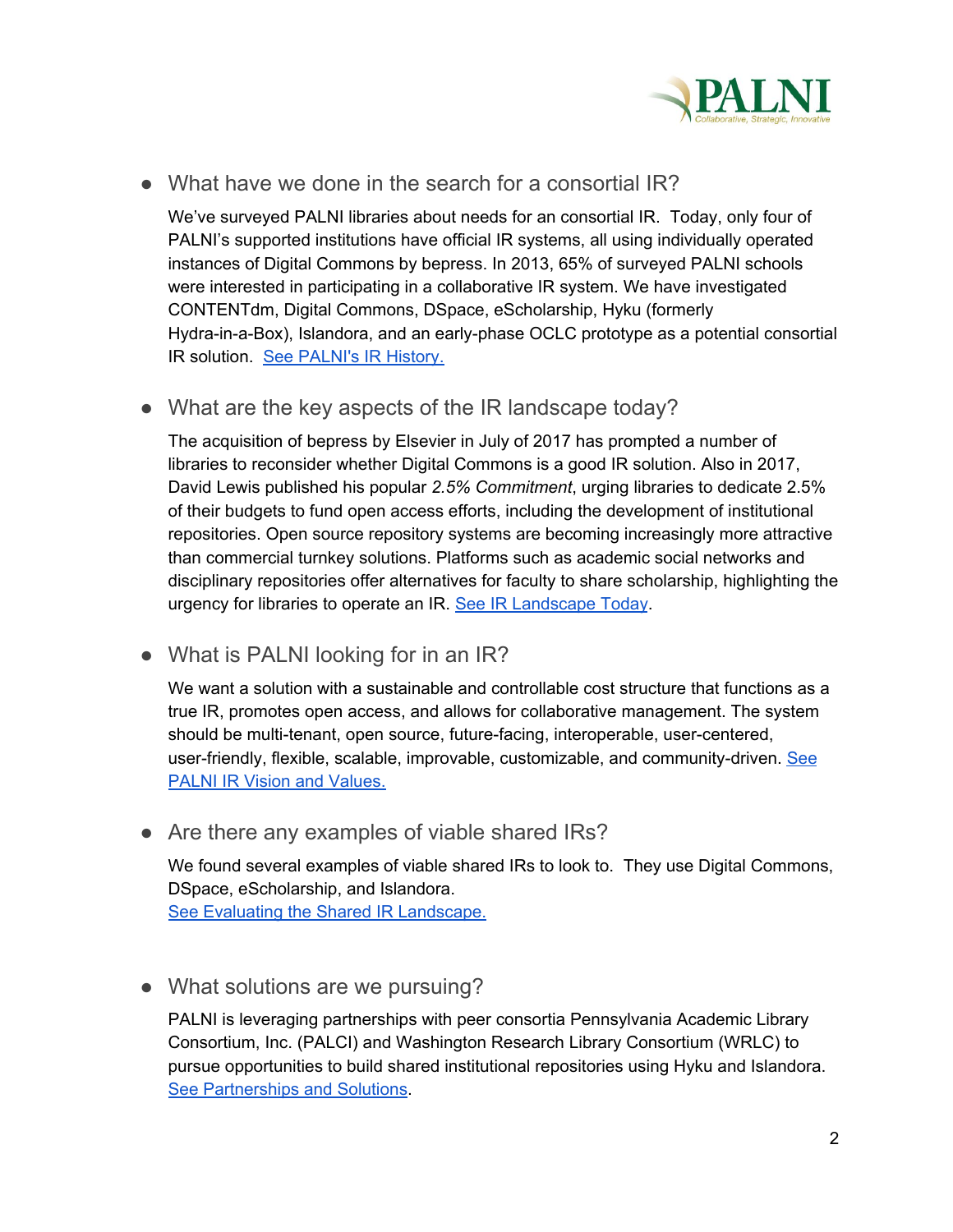

• Why pursue multiple opportunities?

Hyku and Islandora repository platforms have different foci, communities, and opportunities. Islandora is ready to be deployed now, and WRLC has already optimized their installation. In PALNI's Hyku development, a major difference is that Hyku is focused on multi-tenancy in a way that Islandora is not. Also with Hyku, there is an opportunity to create an IR that will be ultra-low cost to maintain and can scale over several organizations, and be deployed at or across multiple consortia with development. However, Hyku is not ready to deploy now and not likely to be production-ready for a year. By exploring both options, PALNI is able to proactively ensure that we have choices in both the IR and digital collection management software spaces. See [Why](#page-10-0) [Both?](#page-10-0)

• What are the financial implications to PALNI and its supported institutions?

We envision our IR solution to be cost-sustainable. Ultimately, the cost per-institution will be low. This cost will come from PALNI budgeted funds, and we will make every attempt to avoid passing these costs onto our supported institutions. See Financial [Implications](#page-10-1)

• When can we expect a PALNI IR to be in place?

Near the end of FY19, we plan to have the initial Hyku pilot completed as well as our setup of Islandora. We can then begin production in one or both of these platforms, depending on the outcome of these early phases. Once an IR system is in place, PALNI will offer migration support. See [Timeline.](#page-11-0)

• What will happen to the PALNI CONTENTdm instance? CONTENTdm will be continued, while we will consider whether Islandora or Hyku can manage digital cultural heritage content on parity with CONTENTdm. PALNI will continue to offer CONTENTdm to its supported institutions as long as necessary. See [Migration](#page-11-1).

## **Background**

#### <span id="page-2-0"></span>Defining "Institutional Repository"

In its 2002 [position](http://www.sparc.arl.org/sites/default/files/media_files/instrepo.pdf) paper, the Scholarly Publishing and Academic Resources Coalition (SPARC) defined an institutional repository as "digital collections capturing and preserving the intellectual output of a single or multi-university community." Traditionally, institutional repositories focus on scholarly outputs of faculty and students in the form of journal pre-or post-prints, conference presentations, theses, dissertations, and exemplary student works.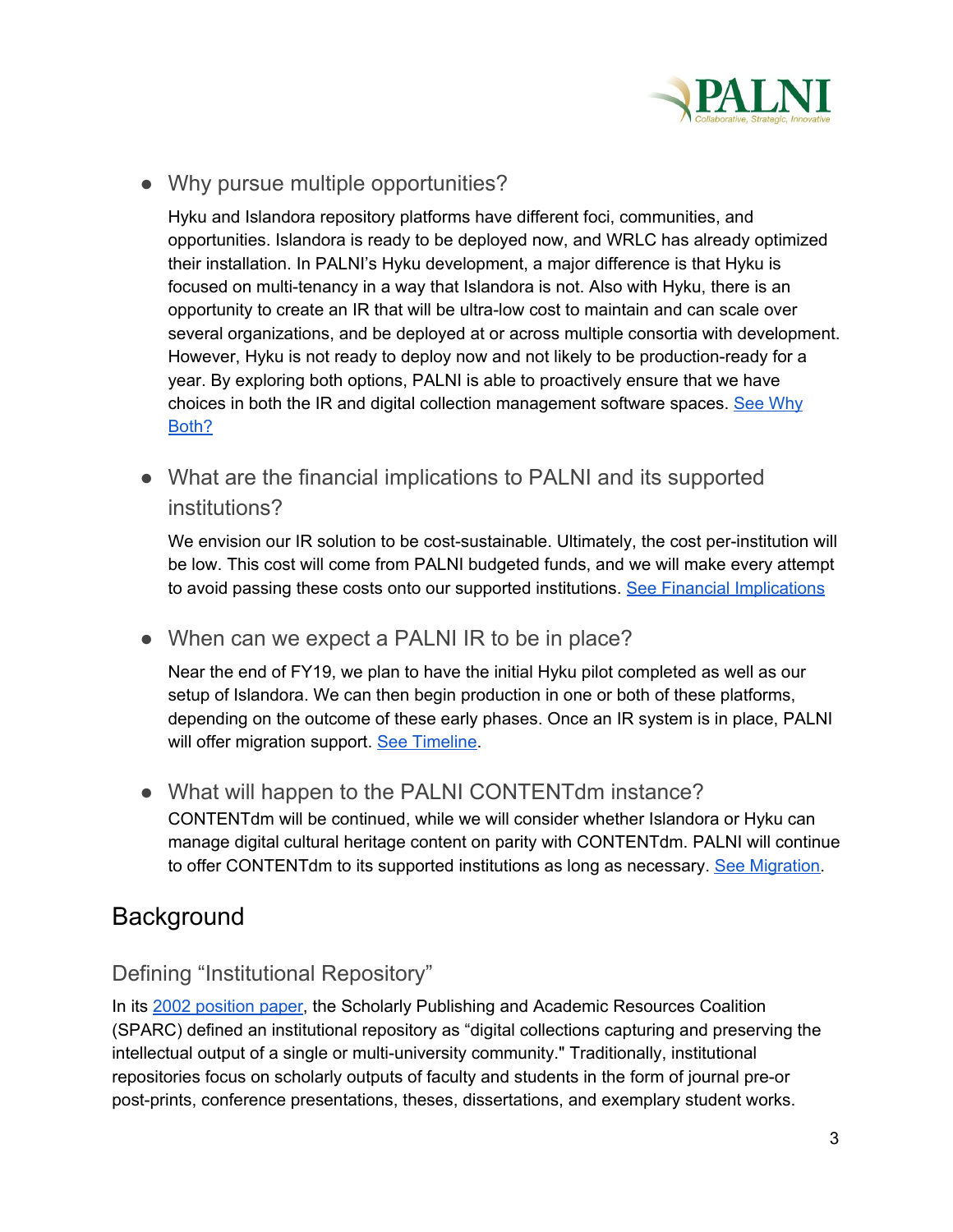

Common IR platforms are DSpace, Digital Commons by bepress, and ePrints. They typically focus on content presentation, readability, discoverability, indexing, download stats, and user dashboarding to effectively deliver this content.

In contrast to IRs, digital collection management systems like CONTENTdm are less focused on scholarly outputs and instead often contain institutional records, cultural heritage materials, and items of an artistic nature. The term digital asset management system (DAM) is sometimes used interchangeably to mean digital collection management system, but usually refers to the systems businesses use to organize their multimedia files, often employing digital rights management. Closely related to IRs are subject repositories, research management systems, faculty activity platforms, and digital preservation systems, although they provide distinct and separate functions.

Institutional repositories, while traditionally focusing on text-based scholarship, may house other types of content such as images, which can be effectively separated out using a collection-based structure. Digital collection management systems can house scholarship but many lack the desired functions of an IR (readability, indexing, download stats, and user dashboarding). For the purposes of PALNI's exploration, we'd like to implement a system that effectively does both the functions of an IR and a digital collection management system.

#### <span id="page-3-0"></span>**Benefits**

Institutional repositories have a number of benefits to both the library and academic campus. Opportunities for direct engagement with faculty and other institutional players are presented by working on an IR, and doing so can increase the library's profile on campus by demonstrating value of the library. IRs collect and openly display institutional scholarship, providing the opportunity for libraries to act as the campus informational hub and serve a role in faculty development. Academic libraries can use an IR to move from an "outside in" model to an "inside out" one that pushes out local content rather than only gathering content from elsewhere. This keeps libraries relevant through changes in the digital information ecosystem. Done well, IRs highlight the librarian skill set, and capitalize on the traditional librarian purview of preserving information and making it accessible to a wide audience.

On a larger scale, through IRs libraries can become increasingly active participants in the overall scholarly communications system, contribute to the open access movement, potentially reduce subscription costs, and demonstrate value and marketability of an institution. SPARC suggests that IRs accomplish the following to address strategic issues facing higher education:

"Provide a critical component in reforming the system of scholarly communication--a component that expands access to research, reasserts control over scholarship by the academy, increases competition and reduces the monopoly power of journals, and brings economic relief and heightened relevance to the institutions and libraries that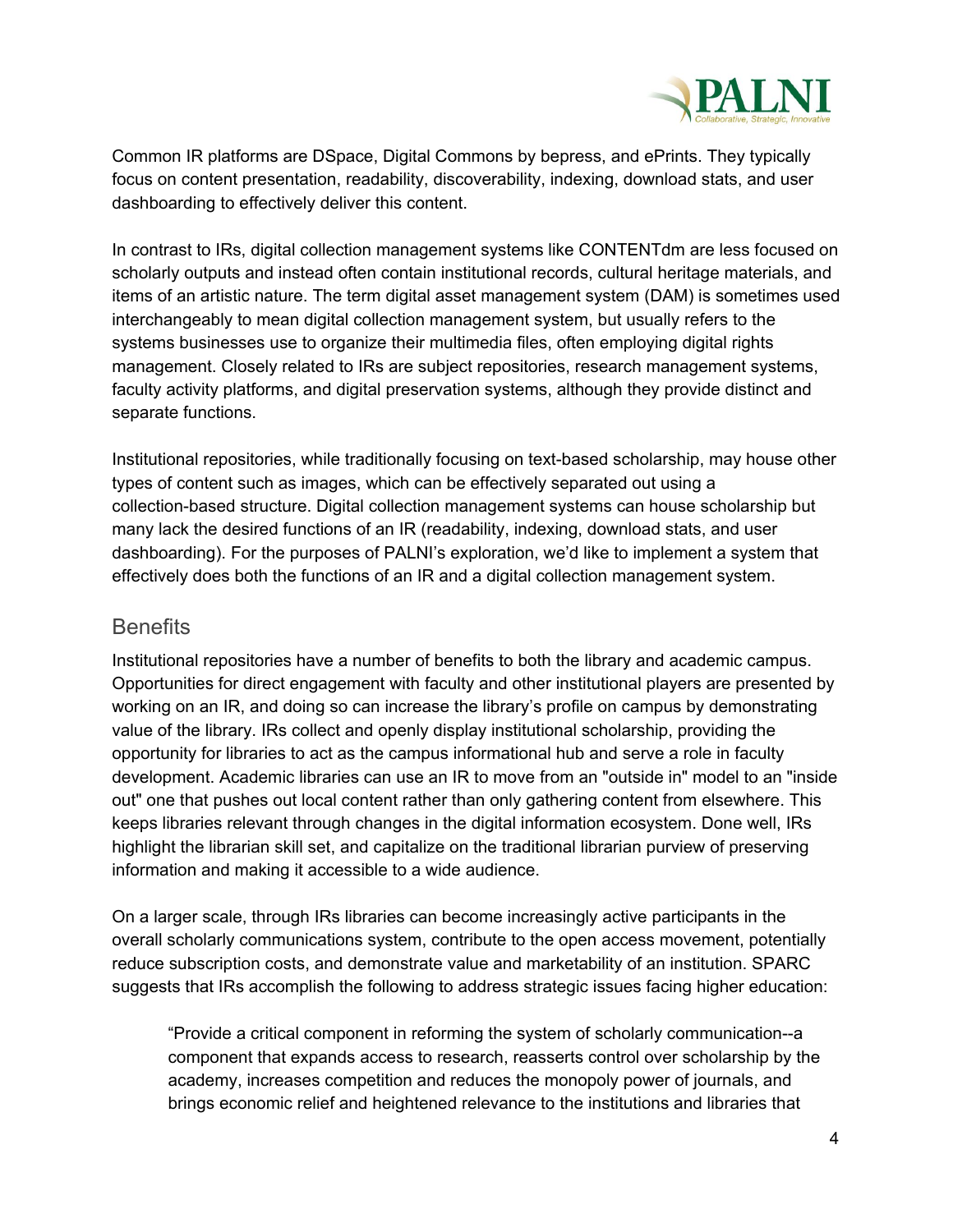

support them; and have the potential to serve as tangible indicators of a university's quality and to demonstrate the scientific, societal, and economic relevance of its research activities, thus increasing the institution's visibility, status, and public value."

# <span id="page-4-0"></span>PALNI's IR History

In 2013, PALNI's IR Task Force laid significant groundwork toward the ultimate goal of a shared institutional repository system. Their initial recommendation was to tackle an IR investigation in a multistep process that included product evaluation, piloting, and long term support/maintenance. They also administered two surveys, an initial one for directors and another to follow up for a more specific needs [assessment.](https://earlham.az1.qualtrics.com/WRReport/?RPID=RP2_3ZTzkFnUVNny0Dz&P=CP)

The group found that over 70% of PALNI schools did not have an IR system in place, and over 65% were interested in participating in a collaborative IR system. Budget constraints were and remain a large factor—the greatest impediment identified in the survey. Following closely behind were staffing limitations and insufficient technological support, highlighting the impact that management of an IR at the consortial level might have.

Of the four of PALNI's supported institutions that have official IR systems, all are using individually operated instances of Digital Commons by bepress. One library recently dropped Digital Commons due to cost and is currently using CONTENTdm as a stop-gap. Several others are using CONTENTdm to display collections of scholarly content, but not in a systematic IR-like way. The desire for a low cost, multi-tenant IR solution for PALNI still exists, and has perhaps intensified in the five years since our initial survey.

The group explored the institutional repository systems DSpace, Digital Commons, Islandora and an OCLC exploration of adapting CONTENTdm to include IR functionality. They also evaluated feasibility of using PALNI's current installation of CONTENTdm for IR workflows. Major roadblocks were found in each solution, such as cost for Digital Commons, technical demands of self-hosting DSpace, and an overall lack of complete specifications for hosted services. Also identified were the numerous ways that CONTENTdm, while largely an effective digital collection management system, is inadequate for the specific workflows of a true IR. CONTENTdm is not set up to efficiently discover and display text, it is not indexed in Google Scholar, and it lacks user functionality desired for an IR. Another overarching hindrance is the lack of multi-tenant functionality in all these systems. OCLC also abandoned the exploration of extending CONTENTdm to include IR functionality.

In 2015, interest for the Hydra-in-a-Box (now known as Hyku) project emerged, which highlights multi-tenancy and straightforward web-based workflows. The IR group then decided that there was not an existing IR tool that would work for PALNI, and recommended that they continue to explore options. While waiting for a suitable system to surface, they proposed that PALNI offer a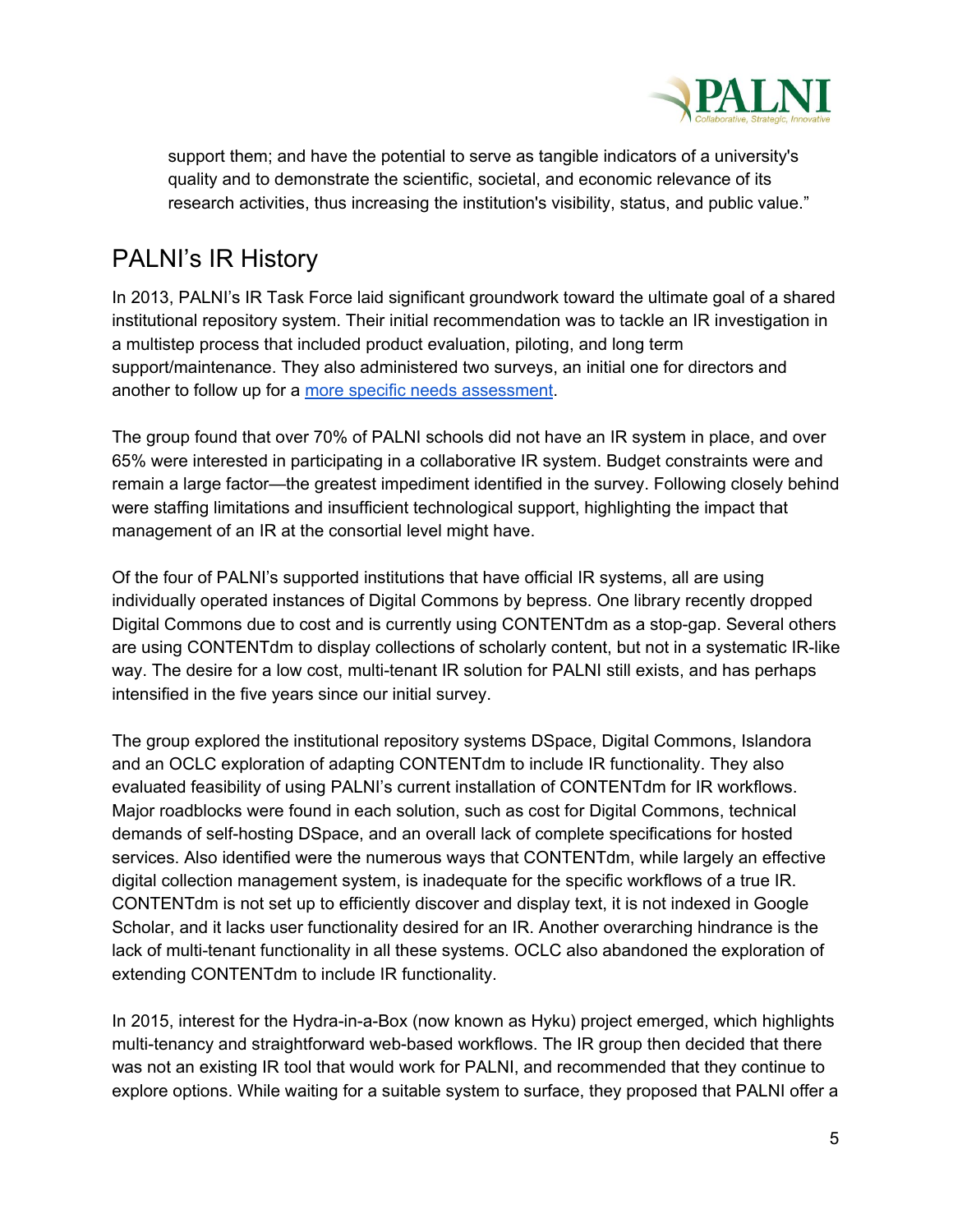

suite of publishing services including Open Journal Systems, Open Conference Systems, Open Monograph Press, and the digital collection and exhibit platform Omeka. These platforms are currently installed on PALNI servers and available for use. The Library Publishing Task Force is now examining these platform services and formulating future recommendations for their administration.

In 2016, the IR Task Force recommended Islandora via discoverygarden as the platform for PALNI's shared IR (and digital collection management system) with the knowledge that migration to Hyku would be manageable once that solution was available. This proposal was approved by the board, but not implemented at that time. While Islandora was still a highly desirable system, there were concerns at the PALNI level about adequate capacity within PALNI to manage the project and there were some concerns about the proposal from discoverygarden. More information was needed about discoverygarden and its update strategy. A PALNI solution must retain access and ownership of our data, have the ability to customize and improve, and ensure all data and improvements are portable to another host. Additional research and resources were needed before choosing to move forward, including the creation of the PALNI shared Scholarly Communications Director to oversee the project.

When the Scholarly Communications Director arrived at PALNI in 2017, Hyku had made large strides, and efforts were directed to investigate this platform while continuing to research other options. The beta version of Hyku had just been released, and a pilot of HykuDirect was starting, with wide deployment targeted for the fall. PALNI's local install of Hyku beta was deemed unsuccessful due to our inability to deploy it on the web, but we pursued several options to pilot Hyku with service providers such as Ubiquity Press and Duraspace. Those early efforts did not move forward, but PALNI positioned itself as a strong partner in the shared IR landscape.

## <span id="page-5-0"></span>IR Landscape Today

The IR landscape is an evolving one, and has undergone significant developments in the past year. The acquisition of bepress by Elsevier in July of 2017 has prompted a number of libraries (including those supported by PALNI) to consider migrating from Digital Commons to another platform, and others to effectively rule it out as a potential IR provider. At roughly the same time David Lewis published his popular *2.5% Commitment*, urging libraries to dedicate 2.5% of their budgets to fund open access efforts, including the development of institutional repositories.

Many institutions and consortia are now working to define options, identify best practices, and in some cases, potential for collaboration in order to add to the open scholarly commons. While requiring a greater technical support base, open source repository systems are becoming increasingly more attractive than commercial turnkey solutions which are expensive and might engage in undesirable practices. Academic social networks like [academia.edu](https://www.academia.edu/) are increasing in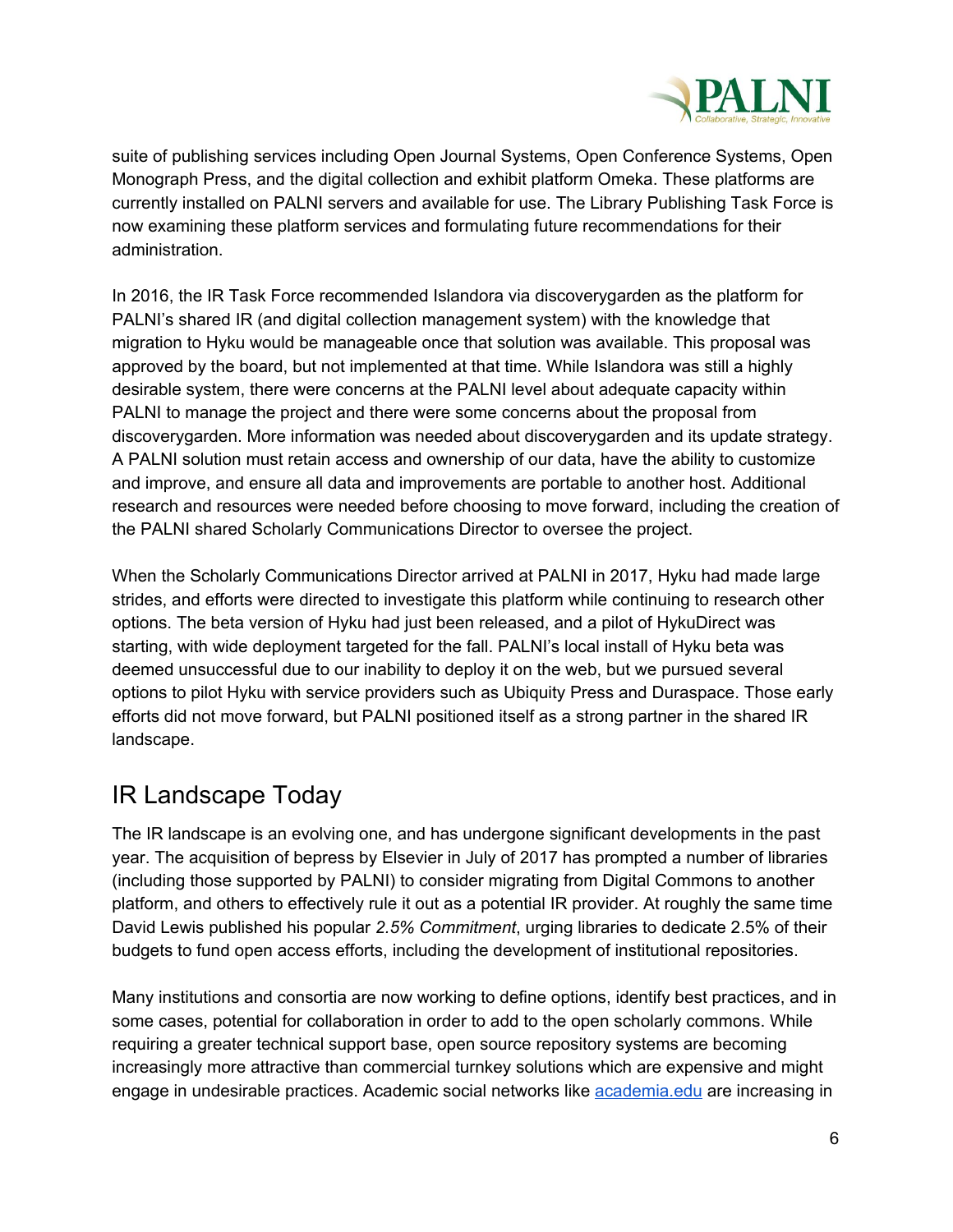

popularity with faculty as well as disciplinary repositories like [arxiv.org](https://arxiv.org/). These platforms offer alternatives for faculty to share scholarship, but highlight the urgency for libraries to offer a central home for campus outputs.

## <span id="page-6-0"></span>PALNI IR Vision and Values

In consultation with the current IR Task Force and the Executive Director, and after reviewing documentation of past efforts and survey data, the Scholarly Communications Director developed a specifications document for a potential consortial IR. This document, [PALNI's](http://www.palni.org/wp-content/uploads/2018/03/PALNI-IR-Vision-2018.pdf) [Consortial](http://www.palni.org/wp-content/uploads/2018/03/PALNI-IR-Vision-2018.pdf) IR Vision provides a graphical sketch of our desired multi-tenant environment, maps out specifications for several functional levels, and defines user management needs. This document has been shared widely across the consortial and library communities and serves a means to easily convey our vision to partners and service providers.

Along the way, we've had the chance to evaluate what is important to PALNI in an IR system, in order to help evaluate opportunities, products, and relationships. The following values have emerged.

PALNI's collaborative institutional repository should be a system which:

- Offers a **sustainable and controllable cost structure** for development, infrastructure, install, maintenance, storage, and support
- Functions as a **true IR**, offering as close as possible to parity with Digital Commons' features
- Is **open source**
- Promotes **open access**
- Allows for a **multi-tenant** environment, in which individual branding and theming at the institutional and consortial level is possible
- Is **collaborative** and can allow cooperative management across teams
- Is **supported** by service providers and/or community developers
- Is **future-facing** and not rooted in old technology structures
- Is **interoperable** and allows **free-flow of data**. Easy import and export of metadata and objects is possible.
- Is **user-centered** and **user-friendly** to users of all types (librarian, faculty, student)
- Is **flexible and scalable** in design and workflow
- Is **improvable and customizable** based on user needs, and developments can be shared back to the community
- Is **community-driven**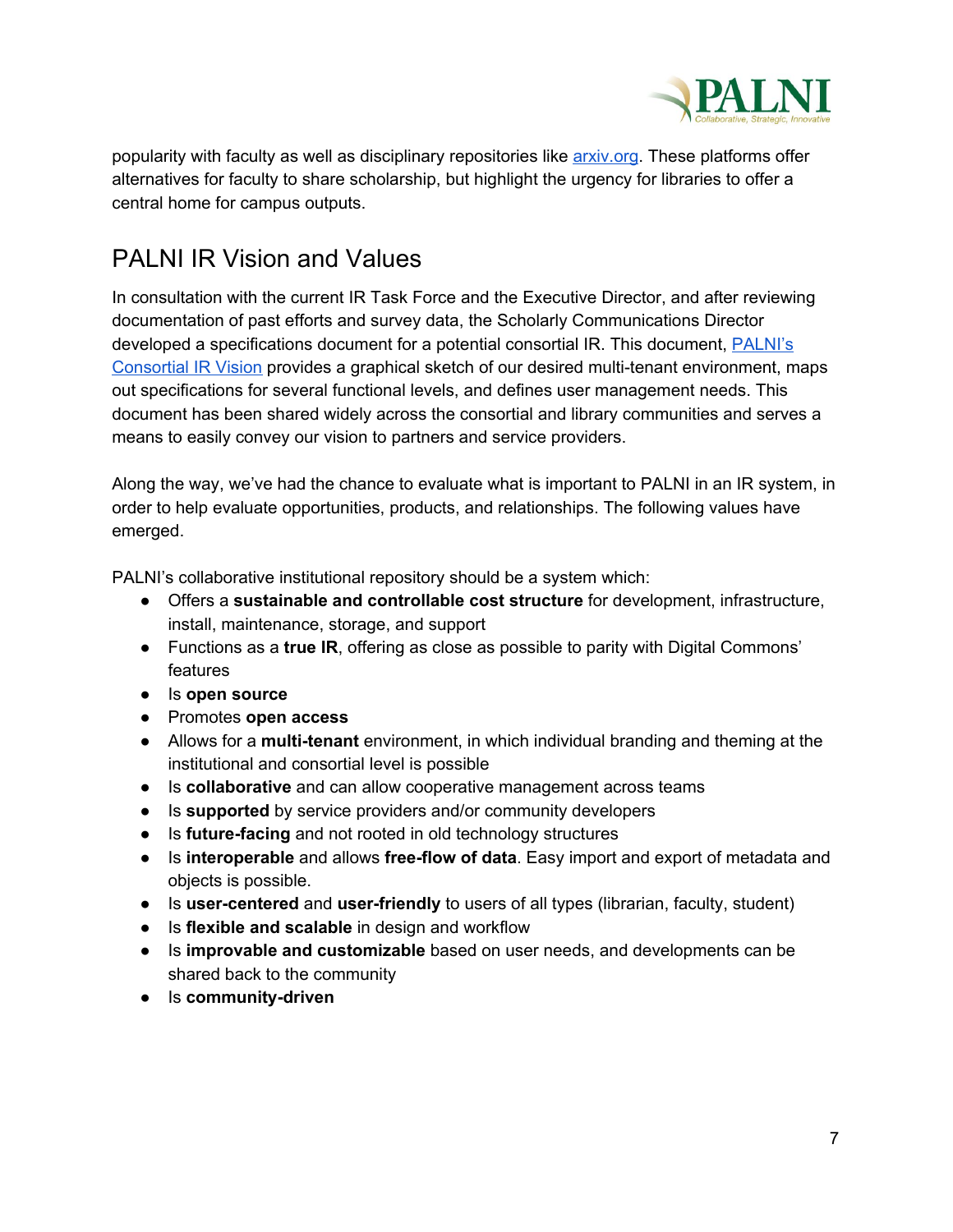

## <span id="page-7-0"></span>Evaluating the Shared IR Landscape

The PALNI IR Task Force was rebooted in 2017 under the direction of the PALNI Scholarly Communications Director. Work of the IR Task Force has focused on evaluating the shared-IR landscape: those IRs that are collaborative in nature either between institutions or campuses of an academic system. A small number of viable platforms for shared IRs emerged from this new investigation: eScholarship, DSpace, and Islandora. There are examples of Digital Commons providing a unified search as means to provide a shared IR (e.g., Iowa Research [Commons\)](https://iowa.researchcommons.org/about.html), but Bepress has not offered a consortial solution.

University of California's [eScholarship](https://escholarship.org/) was a favorite platform in this investigation from a user perspective, offering near parity with Digital Commons. Upon further research, we found that this was a highly customized system out of California Digital Library that would require too much development to be adapted for PALNI use.

Several systems use DSpace as a shared repository provider, such as: [California](http://scholarworks.calstate.edu/) State [University](http://scholarworks.calstate.edu/), [Constellation,](https://constellation.libras.org/) Indiana [University,](https://scholarworks.iu.edu/dspace/) [ShareOK](https://shareok.org/), Texas Digital [Library](https://www.tdl.org/repositories/), [University](https://mospace.umsystem.edu/xmlui/) of Missouri Library [Systems,](https://mospace.umsystem.edu/xmlui/) University System of Maryland and Affiliated [Institutions](https://mdsoar.org/) Library [Consortium](https://mdsoar.org/), and University of [Wisconsin](https://minds.wisconsin.edu/). Although widely in use as a shared IR, DSpace is not a viable solution for PALNI. These systems are clean and straightforward in their design, but often lack institution level branding and visual interest, and are known to be inflexible. PALNI consulted with Atmire, one of the major service providers for DSpace about building a multi-tenant version of the application for us, and they preferred to instead build multiple instances, which we've learned is not sustainable from OhioLink's experience. We also learned that many systems using DSpace are actively migrating to another system, or looking to do so.

Islandora is also in use as a shared repository platform by, among others: **British [Columbia](http://arcabc.ca/)** [Electronic](http://arcabc.ca/) Library Network (Arca), Colorado Alliance of [Research](https://www.coalliance.org/software/digital-repository/technology-infrastructure) Libraries, Florida [Library](https://islandora.pubwiki.fcla.edu/wiki/index.php/Islandora_FLVC#Current_Islandora_sites) Virtual [Campus](https://islandora.pubwiki.fcla.edu/wiki/index.php/Islandora_FLVC#Current_Islandora_sites), Marmot Library [Network,](https://www.marmot.org/pika-discovery/digital-archive) [Minnesota](https://www.mnpals.org/services/islandora/) PALS, and [Washington](https://islandora.wrlc.org/) Research Library [Consortium](https://islandora.wrlc.org/). While operating in a variety of ways, these sites evidence the possibility of a multi-tenant like system that can function as both IR and digital content management system, offering institution level branding and controls with central administration. While largely functioning as a digital collection management system, Islandora has an available solution pack called [Islandora](https://wiki.duraspace.org/display/ISLANDORA/Islandora+Scholar) Scholar that directly addresses specific IR functionality such as supporting Google Scholar discovery, citation creation, and embargos. Islandora has emerged as the only existing and currently shared repository platform in use that might be viable for a PALNI IR, reinforcing the findings of the earlier iteration of the IR Task Force.

The chart below compares shared-IR options with PALNI's desired IR attributes.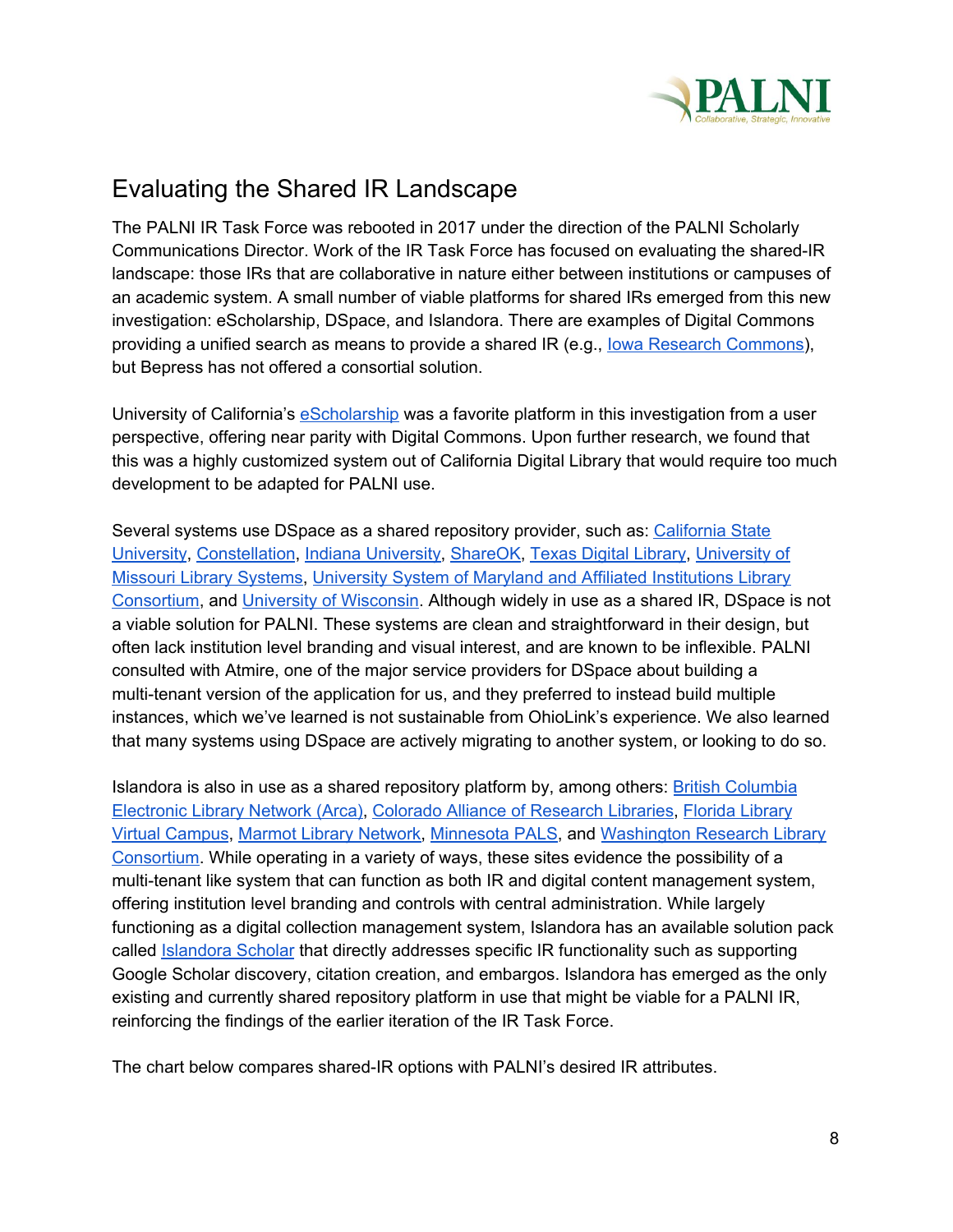

|                                                               | <b>DSpace</b>          | <b>Islandora</b>       | eScholarship            |
|---------------------------------------------------------------|------------------------|------------------------|-------------------------|
| Number of Shared IRs Located/Evaluated<br>using this Platform | 8                      | 6                      |                         |
| <b>Support Available</b>                                      | Community<br>/Provider | Community<br>/Provider | Only to UC<br>Community |
| <b>Open Source</b>                                            | Yes                    | Yes                    | Yes                     |
| <b>Institution-level Branding</b>                             | Somewhat               | Yes                    | Somewhat                |
| <b>Modernity of Design</b>                                    | No.                    | Yes                    | Yes                     |
| <b>Easy Data Exchange</b>                                     | Yes                    | Yes.                   | Unknown                 |
| <b>Flexibility of Structure</b>                               | No.                    | <b>Yes</b>             | Unknown                 |
| <b>Customizable Interface</b>                                 | Somewhat               | <b>Yes</b>             | Unknown                 |
| <b>Enhanced User Experience</b>                               | No.                    | Somewhat               | Yes                     |
| <b>Robust Reporting Analytics</b>                             | Somewhat               | Somewhat               | Unknown                 |
| <b>Google Scholar Integration</b>                             | Yes                    | Yes                    | Yes                     |

The IR Task Force did not evaluate Hyku in this investigation since it is not currently in use as a shared IR (while in development as such by Ubiquity press for the British Library and now Notch8). Hyku's list of features is available [here.](https://wiki.duraspace.org/display/hyku/Hyku+Features#HykuFeatures-ContentOrganization) This documentation indicates that our desired IR criteria are already met or currently in development for this platform. In addition to pursuing Islandora as a currently viable solution, the PALNI IR Task Force is interested in piloting Hyku when it is developed to the point of viability.

## <span id="page-8-0"></span>Partnerships and Solutions

Concurrent to the work that the IR group is doing is the research and outreach that the PALNI Executive Director and Scholarly Communications Director have executed in order to engage the consortial community and service providers in conversations about collaborative institutional repositories. We've partnered closely in this research with the Pennsylvania Academic Library Consortium, Inc. (PALCI), a peer consortium in nearly the same position as PALNI in the hunt for a shared IR. In this partnership, we've led discussions at both national (American Libraries Association Midwinter Meeting) and international (International Coalition of Library Consortia North American Meeting) levels, and cultivated an interest group for consortia seeking collaborative institutional repository solutions. Through these discussions, we've made effective connections, gathered needs information, heard about successes to model and failures to avoid, and found creative ways to partner with other actors in this space.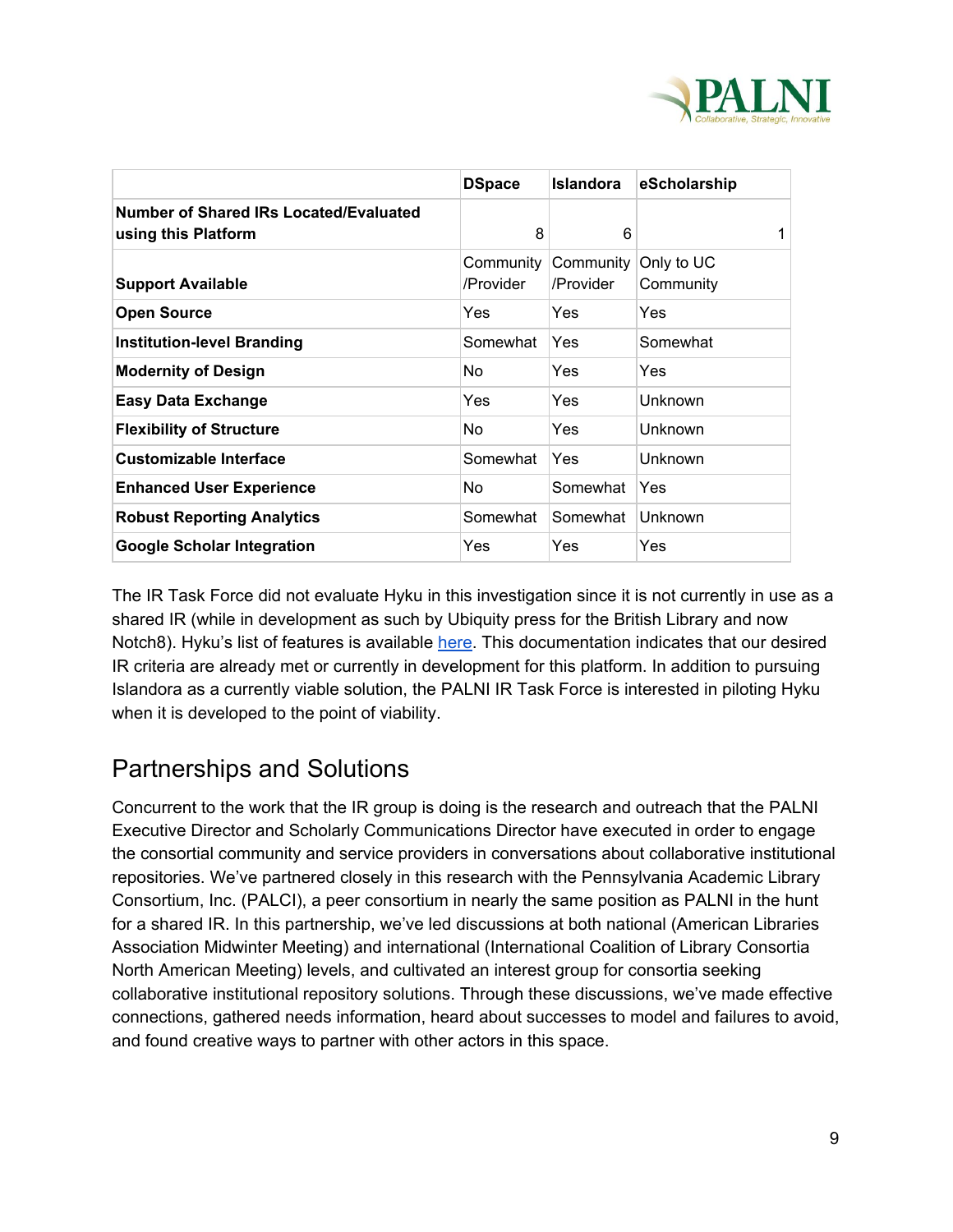

PALNI's efforts to engage peer consortia in the quest for a suitable collaborative IR have resulted in two potential opportunities for IR projects, which focus on strategic partnerships. These projects can capitalize on the value of combined expertise. Also, in exploring multiple opportunities we are afforded the option to compare and evaluate two very different platforms in order to choose the best path for PALNI. Both of these opportunities offer a paradigm shift in how IR services have traditionally been acquired in libraries. Our focus will be on collaboration, community, and sharing, in contrast to a commercially-based vendor model as presented by Elsevier, or the "go it alone approach" of self-hosting and developing open-source solutions in-house.

We've suggested narrowly scoping the pilot phase to focus on developing functionality for hosting electronic theses and dissertations (ETDs) and open educational resources (OERs), while generic and image content types can be uploaded too. This scoping addresses the most pressing need presented by the emerging work of the PALSave: PALNI Affordable Learning initiative. Similarly, as a result of limiting scope, OhioLink has demonstrated success with an ETD-focused project. This would be a good opportunity for PALNI to gain success and ultimately broaden our scope to other materials such as faculty publications.

### PALNI Hyku Project with PALCI and Notch8

PALCI has shared information with PALNI about their IR journey. They participated in Duraspace's HykuDirect pilot in 2017 and shared their experience with not only PALNI but the greater community. PALCI and PALNI have fostered a relationship with Duraspace, a key early developer of Hyku. Duraspace has listened closely to the specific use case of consortial IR, and wrote an IMLS grant to pursue this development with PALNI and PALCI as partners. While the grant bid was unsuccessful, the grant application process led us to solidified our needs. Duraspace had begun a Hyku Service Providers meeting/Interest Group. Duraspace distributed our project vision with that group and Notch8 volunteered as a willing developer of Hyku for PALNI and PALCI. Notch8 has successfully worked for the American Theological Library Association (ATLA) on a Samvera project. ATLA is following the developments of Hyku. The PALNI/PALCI Hyku project (CC-IR), will focus on Hyku in the consortial environment, and will benefit the larger community by sharing back the developing and sharing helping to carry forward the potential for a multi-tenant IR specifically for consortial use.

### PALNI Islandora Project with Washington Research Library Consortium (WRLC)

WRLC has been an active member of the shared-IR space for some time. Previously they had a shared instance of Dspace, and migrated to Islandora which is more successful. They have offered to host Islandora for PALNI on their servers and offer design and maintenance support for a fee. This partnership will dramatically lower the barrier and costs for PALNI to start using Islandora. Additionally, we have WRLC's technical expertise on our side in order to navigate this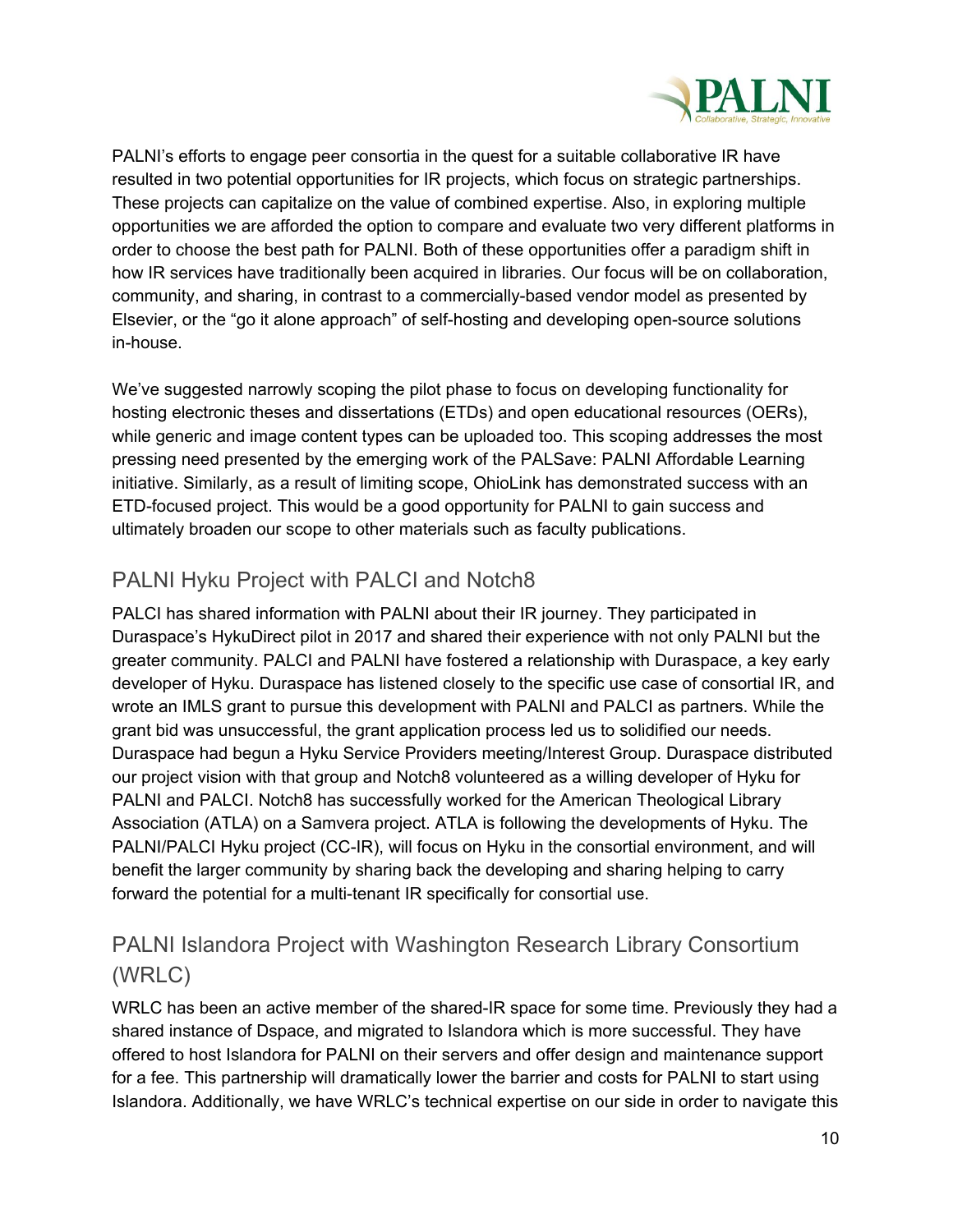

new territory. WRLC's institutions bring significant resources and knowledge and WRLC has optimized Islandora design and workflow. WRLC has pursued this partnership to bring PALNI's talents and power to Islandora development. This project allows PALNI to implement a proven open-source IR solution in use at WRLC, while also developing the cutting edge Hyku software with PALCI and Notch8.

#### <span id="page-10-0"></span>Why Both?

Hyku and Islandora repository platforms have different foci, communities, and opportunities. Islandora is ready to be deployed now, and WRLC has a successful consortial-focused installation. Partnering with them provides multiple advantages because WRLC has more capacity to hire and direct development support. They already have good template designs in place. Through this partnership PALNI also has the opportunity to further develop Islandora with an organization that has strong interest and capacity to do so. WRLC wants PALNI to contribute to the development of Islandora as a community-driven platform. PALNI will be able to benefit from this optimized environment and aggregation of resources for many years.

PALNI's Hyku partnership with PALCI and developer Notch8 is focused on the major difference between Islandora and Hyku, multi-tenancy. Hyku is focused on multi-tenancy in a way that Islandora is not. This native capacity to host multiple, separate user-facing applications is critical for a cost-effective shared IR environment. Workflows across institutions can be more easily developed in Hyku over Islandora. However, Hyku is not ready to deploy now and not likely to be production-ready for a year. With Hyku, there is a development opportunity to create an IR that will be ultra-low cost to maintain and can scale over several organizations, and be deployed at and across multiple consortia. Our partnership's initial focus on developing out workflows for ETDs and OER material can create a vital hub for this original campus-based content, and in doing so raise the profile for our supported institutions.

By exploring both options, PALNI is able to ensure that we have choices in both the IR and digital collection management software spaces while doubly contributing to the open source and open access communities in a practical, innovative, and collaborative fashion. Additionally, these two partnerships and tools allow us to develop tools that meet divergent needs and to also create high profile data centers.

## <span id="page-10-1"></span>Financial Implications

PALNI recognizes financial pressures facing its supported institutions and offers these pilots in response to stated needs and priorities while keeping an eye on long term budget implications. We envision our IR solution to be cost-sustainable. By choosing non-commercial solutions we are working to insulate ourselves from the risk of cost-hikes and forced migrations. Wherever possible, we'll utilize in-house resources and expertise in order to keep costs low. The goal is to develop a partnership and platform that produces a low cost per-institution, significantly reduced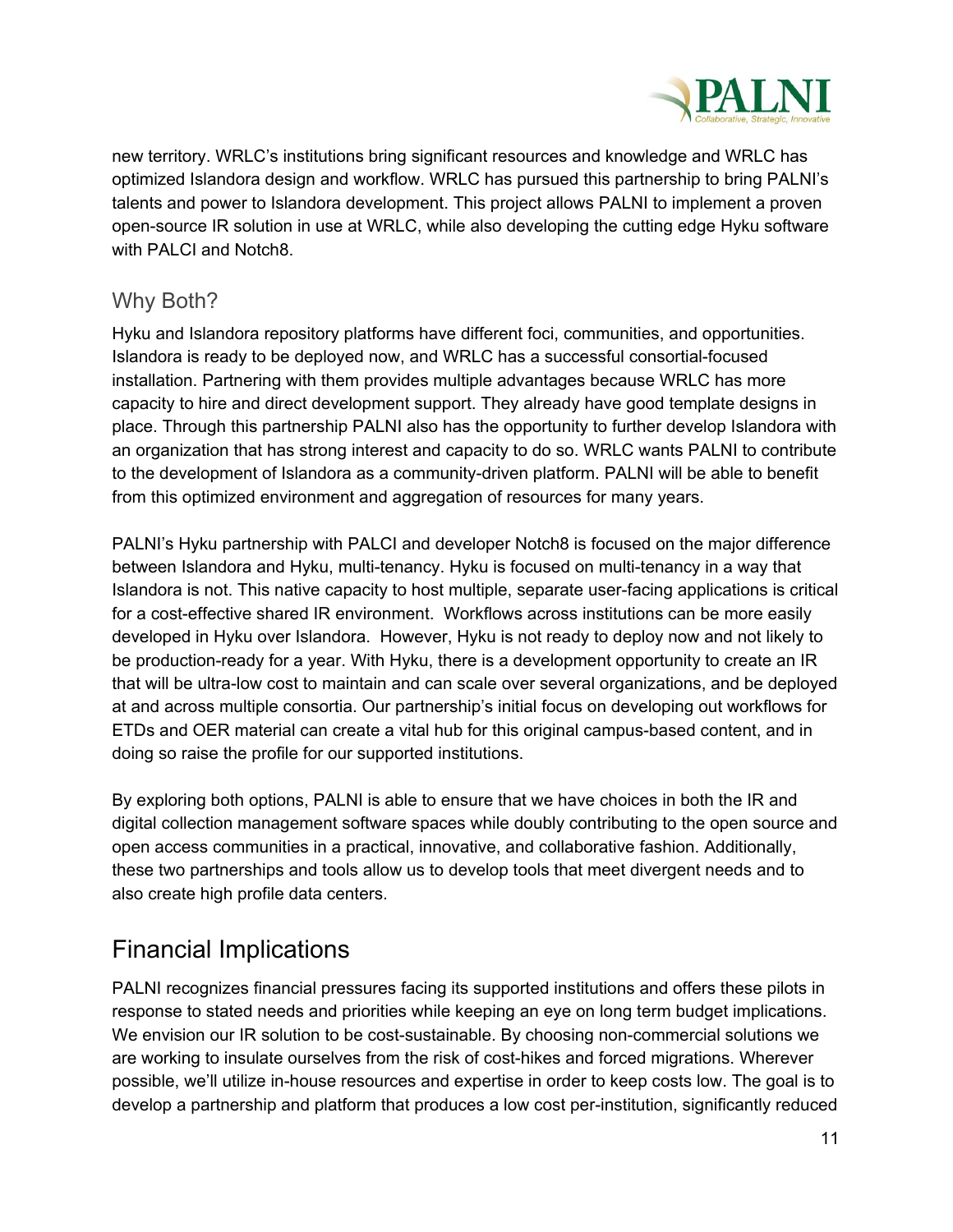

from what would be required if institutions were to install a system individually. PALNI is funding the program through the PALNI central budget, and will make every attempt to avoid passing these costs on to the institutions.

## <span id="page-11-0"></span>Timeline

PALNI is pursuing opportunities to install Islandora and develop Hyku simultaneously in FY19. A work agreement is signed with Notch8 which includes a phased approach. Phase 1 is setting up a Hyku application, some work on workflow and permissions, and basic theming and branding, which will be covered by the \$18,000 budget set aside for IR development in FY18. The budget funds for Phase 2 will be provided by PALCI. Our intention is to complete this phase in the first half of FY19 and begin testing.

We are now working with WRLC to create a project plan and set a timeline to for deployment of the PALNI Islandora shared IR with an intention of completing testing over summer 2019.

Near the end of FY19, we plan to have the initial Hyku pilot completed as well as our setup of Islandora. We can then begin production in one or both of these platforms, depending on the outcome of these early phases. The Scholarly Communications Director will continue to monitor the shared IR landscape and review new solutions on an ongoing basis.

## <span id="page-11-1"></span>Migration

Once an IR system is in place, PALNI will offer migration support to institutions wishing to move collections from Digital Commons and/or CONTENTdm via PDAT and the eventual team responsible for administering the platform(s). Some collections containing institutional scholarship may be redundantly migrated to Hyku and/or Islandora during FY19 as we explore functionality of those systems. While we will consider using Islandora and Hyku to manage digital cultural heritage content, neither will act as an immediate replacement for CONTENTdm. PALNI will continue to offer CONTENTdm to its supported institutions as long as needed.

## Resources and More Info:

The Case for Institutional [Repositories:](http://www.sparc.arl.org/resources/papers-guides/the-case-for-institutional-repositories) A SPARC Position Paper

[Discoverygarden](https://www.discoverygarden.ca/islandora-overview/) Islandora overview

**Hyku [Features](https://wiki.duraspace.org/display/hyku/Hyku+Features)** 

[eScholarship:](https://escholarship.org/) University of California

Institutional repository software [comparison](http://www.unesco.org/new/en/communication-and-information/resources/publications-and-communication-materials/publications/full-list/institutional-repository-software-comparison/)